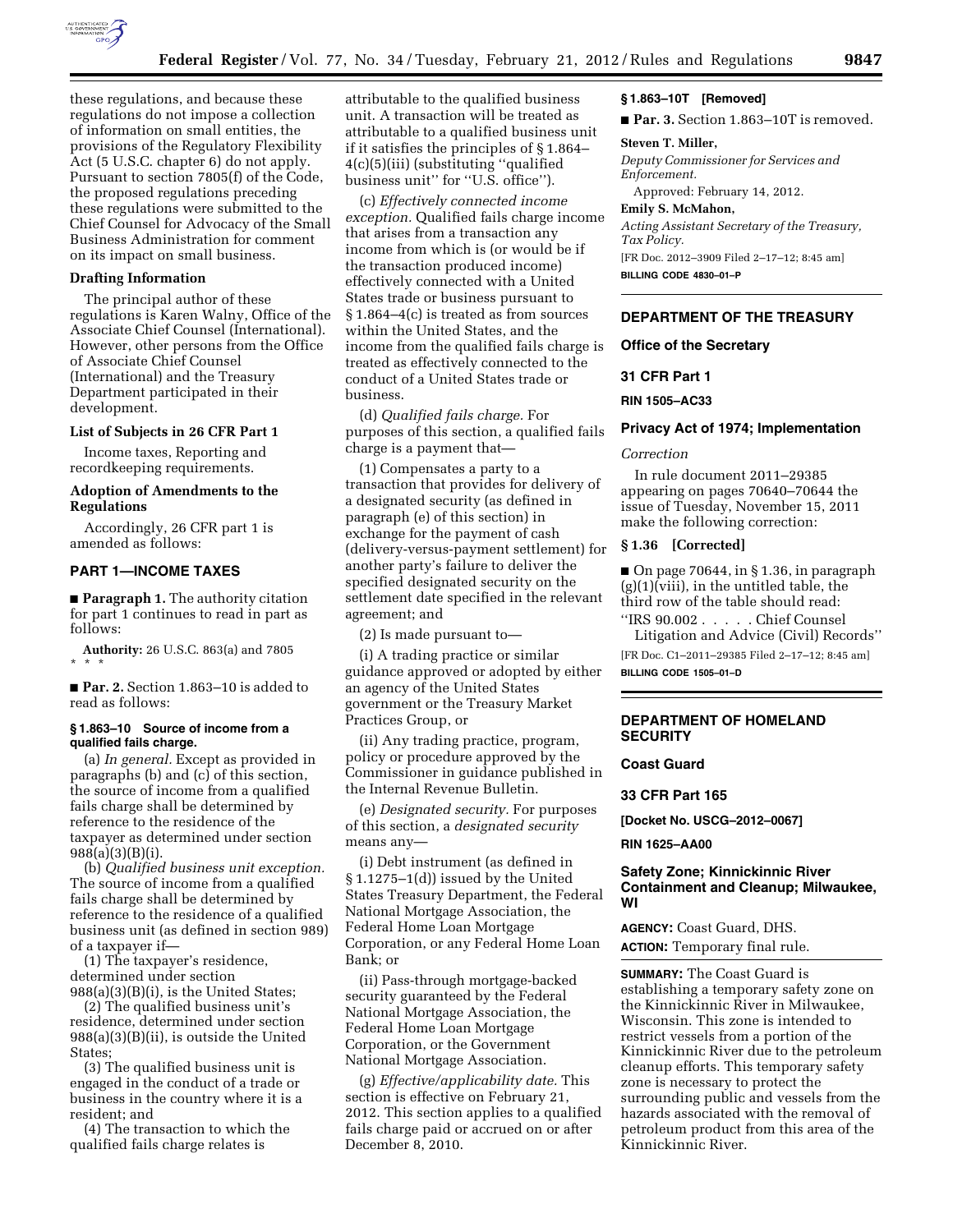**DATES:** This rule is effective in the CFR on February 21, 2012. This rule is effective with actual notice for purposes of enforcement at 7 a.m. on January 30, 2012. This rule will remain in effect through 7 a.m. on March 1, 2012.

**ADDRESSES:** Documents indicated in this preamble as being available in the docket are part of docket USCG–2012– 0067 and are available online by going to *[www.regulations.gov,](http://www.regulations.gov)* inserting USCG–2012–0067 in the ''Keyword'' box, and then clicking ''search.'' They are also available for inspection or copying at the Docket Management Facility (M–30), U.S. Department of Transportation, West Building Ground Floor, Room W12–140, 1200 New Jersey Avenue SE., Washington, DC 20590, between 9 a.m. and 5 p.m., Monday through Friday, except Federal holidays.

**FOR FURTHER INFORMATION CONTACT:** If you have questions on this temporary rule, contact or email BM1 Adam Kraft, U.S. Coast Guard Sector Lake Michigan, at 414–747–7148 or

*[Adam.D.Kraft@uscg.mil.](mailto:Adam.D.Kraft@uscg.mil)* If you have questions on viewing the docket, call Renee V. Wright, Program Manager, Docket Operations, telephone 202–366– 9826.

### **SUPPLEMENTARY INFORMATION:**

### **Regulatory Information**

The Coast Guard is issuing this temporary final rule without prior notice and opportunity to comment pursuant to authority under section 4(a) of the Administrative Procedure Act  $(APA)$  (5 U.S.C. 553(b)). This provision authorizes an agency to issue a rule without prior notice and opportunity to comment when an agency for good cause finds that those procedures are ''impracticable, unnecessary, or contrary to the public interest.'' Under U.S.C. 553 (b)(B), the Coast Guard finds that good cause exists for not publishing a notice of proposed rulemaking (NPRM) with respect to this rule because the dangers presented by the containment and cleanup of petroleum product are immediate and do not allow time for a notice and comment period. Thus, waiting for a notice and comment period to run would be impracticable and contrary to the public interest in that it would prevent the Coast Guard from protecting the public and vessels on navigable waters from the aforementioned hazards.

Under 5 U.S.C. 553(d)(3), the Coast Guard finds that good cause exists for making this rule effective less than 30 days after publication in the **Federal Register**. For the reasons discussed in the preceding paragraph, a 30-day

notice period would be impracticable and contrary to the public interest.

#### **Background and Purpose**

On January 23, 2012 it was discovered that a large amount of jet fuel is entering the Kinnickinnic River from an underground fuel leak in the vicinity of the airport in Milwaukee, WI. The Captain of the Port, Sector Lake Michigan, has determined that the containment and cleanup poses a serious risk of injury to persons and property within this area of the river.

### **Discussion of Rule**

Because of the aforesaid hazards, the Captain of the Port, Sector Lake Michigan, has determined that a safety zone is necessary to protect the public. The safety zone will encompass all U.S. navigable waters of Kinnickinnic River between the West Becher Street Bridge located at 43°00′37″ N 087°54′51″ W and the First street bridge located at 43°00′30″ N 087°54′41″ W (NAD 83). This rule will be enforced from 7 a.m. on January 30, 2012 until 7 a.m. on March 1, 2012.

All persons and vessels shall comply with the instructions of the Coast Guard Captain of the Port, Sector Lake Michigan, or his or her designated representative. Entry into, transiting, or anchoring within the safety zone is prohibited unless authorized by the Captain of the Port, Sector Lake Michigan, or his or her designated representative. The Captain of the Port, Sector Lake Michigan, or his or her designated representative may be contacted via VHF Channel 16.

#### **Regulatory Analyses**

We developed this rule after considering numerous statutes and executive orders related to rulemaking. Below we summarize our analyses based on 13 of these statutes or executive orders.

## **Regulatory Planning and Review**

This rule is not a significant regulatory action under section 3(f) of Executive Order 12866, Regulatory Planning and Review, and does not require an assessment of potential costs and benefits under section 6(a)(3) of that Order. The Office of Management and Budget has not reviewed it under that Order. It is not ''significant'' under the regulatory policies and procedures of the Department of Homeland Security (DHS). We conclude that this rule is not a significant regulatory action because we anticipate that it will have minimal impact on the economy, will not interfere with other agencies, will not adversely alter the budget of any grant

or loan recipients, and will not raise any novel legal or policy issues. The safety zone will be in effect along a portion of the river, given the time of year that has minimal traffic. Moreover, the most prominent marine commercial company in the area has been notified of the situation and it has chosen to use an alternate mooring.

### **Small Entities**

Under the Regulatory Flexibility Act (5 U.S.C. 601–612), we have considered whether this rule will have a significant economic impact on a substantial number of small entities. The term ''small entities'' comprises small businesses, not-for-profit organizations that are independently owned and operated and are not dominant in their fields, and governmental jurisdictions with populations of less than 50,000.

The Coast Guard certifies under 5 U.S.C. 605(b) that this rule will not have a significant economic impact on a substantial number of small entities.

This rule will affect the following entities, some of which might be small entities: The owners or operators of vessels intending to transit or anchor on a portion of Kinnickinnic River between 7 a.m. on January 30, 2012 and 7 a.m. on March 1, 2012.

This safety zone will not have a significant economic impact on a substantial number of small entities for the following reasons: Vessel traffic will be minimal due to the time of year and the location of the safety zone.

In the event that this temporary safety zone affects shipping, commercial vessels may request permission from the Captain of The Port, Sector Lake Michigan, or his or her designated representative to transit through the safety zone. The Coast Guard will give notice to the public via a Broadcast to Mariners that the regulation is in effect.

### **Assistance for Small Entities**

Under section 213(a) of the Small Business Regulatory Enforcement Fairness Act of 1996 (Pub. L. 104–121), we offer to assist small entities in understanding the rule so that they could better evaluate its effects on them and participate in the rulemaking process. Small businesses may send comments on the actions of Federal employees who enforce, or otherwise determine compliance with, Federal regulations to the Small Business and Agriculture Regulatory Enforcement Ombudsman and the Regional Small Business Regulatory Fairness Boards. The Ombudsman evaluates these actions annually and rates each agency's responsiveness to small business. If you wish to comment on actions by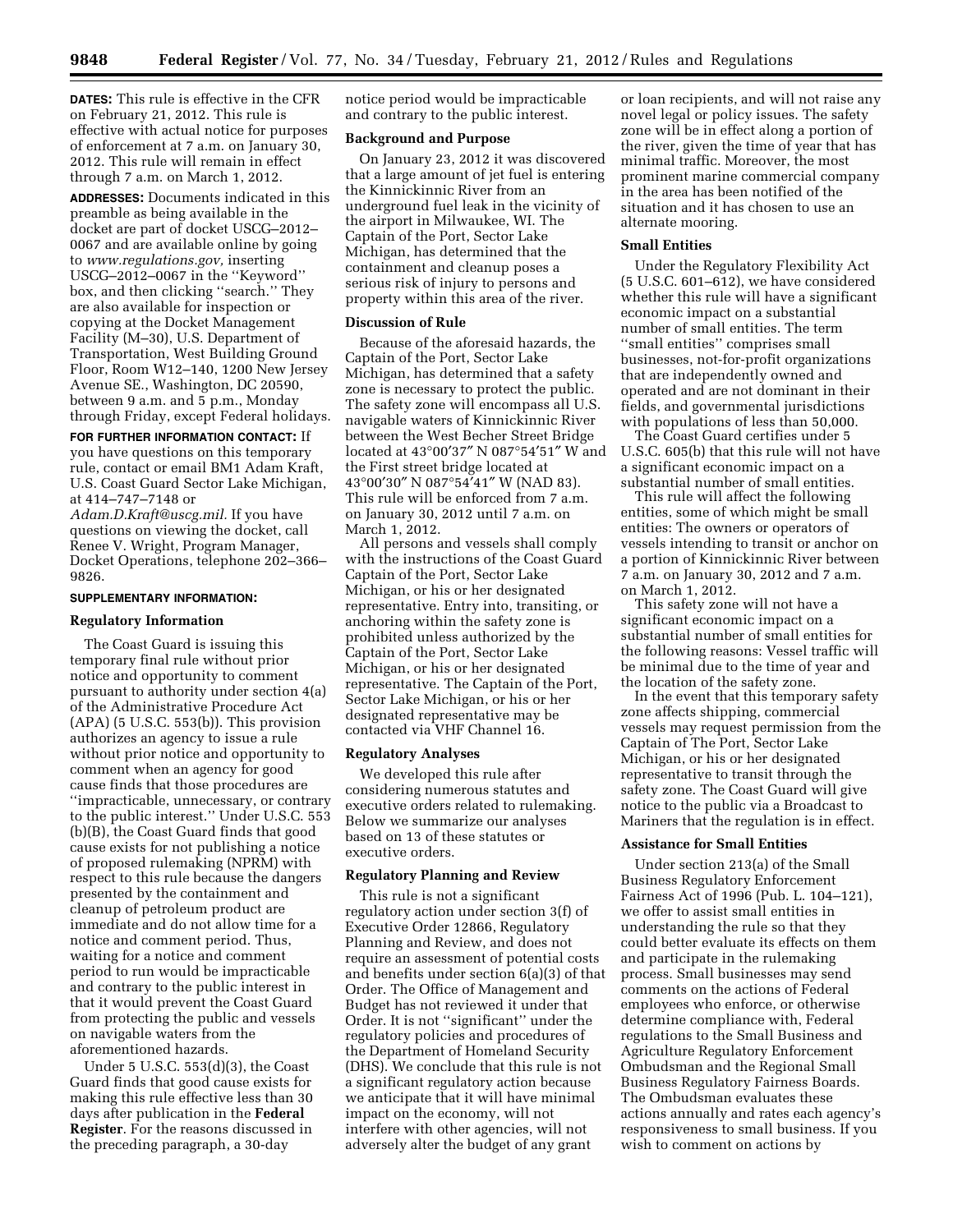employees of the Coast Guard, call 1–888–REG–FAIR (1–888–734–3247). The Coast Guard will not retaliate against small entities that question or complain about this rule or any policy or action of the Coast Guard.

## **Collection of Information**

This rule calls for no new collection of information under the Paperwork Reduction Act of 1995 (44 U.S.C. 3501– 3520).

### **Federalism**

A rule has implications for federalism under Executive Order 13132, Federalism, if it has a substantial direct effect on State or local governments and would either preempt State law or impose a substantial direct cost of compliance on them. We have analyzed this rule under that Order and have determined that it does not have implications for federalism.

### **Unfunded Mandates Reform Act**

The Unfunded Mandates Reform Act of 1995 (2 U.S.C. 1531–1538) requires Federal agencies to assess the effects of their discretionary regulatory actions. In particular, the Act addresses actions that may result in the expenditure by a State, local, or tribal government, in the aggregate, or by the private sector of \$100,000,000 or more in any one year. Though this rule will not result in such expenditure, we do discuss the effects of this rule elsewhere in this preamble.

## **Taking of Private Property**

This rule will not affect a taking of private property or otherwise have taking implications under Executive Order 12630, Governmental Actions and Interference with Constitutionally Protected Property Rights.

#### **Civil Justice Reform**

This rule meets applicable standards in sections 3(a) and 3(b)(2) of Executive Order 12988, Civil Justice Reform, to minimize litigation, eliminate ambiguity, and reduce burden.

# **Protection of Children**

We have analyzed this rule under Executive Order 13045, Protection of Children from Environmental Health Risks and Safety Risks. This rule is not an economically significant rule and does not concern an environmental risk to health or risk to safety that may disproportionately affect children.

# **Indian Tribal Governments**

This rule does not have tribal implications under Executive Order 13175, Consultation and Coordination with Indian Tribal Governments,

because it does not have a substantial direct effect on one or more Indian tribes, on the relationship between the Federal Government and Indian tribes, or on the distribution of power and responsibilities between the Federal Government and Indian tribes.

# **Energy Effects**

We have analyzed this rule under Executive Order 13211, Actions Concerning Regulations That Significantly Affect Energy Supply, Distribution, or Use. We have determined that it is not a ''significant energy action'' under that order because it is not a ''significant regulatory action'' under Executive Order 12866 and is not likely to have a significant adverse effect on the supply, distribution, or use of energy. The Administrator of the Office of Information and Regulatory Affairs has not designated it as a significant energy action. Therefore, it does not require a Statement of Energy Effects under Executive Order 13211.

# **Technical Standards**

The National Technology Transfer and Advancement Act (NTTAA) (15 U.S.C. 272 note) directs agencies to use voluntary consensus standards in their regulatory activities unless the agency provides Congress, through the Office of Management and Budget, with an explanation of why using these standards would be inconsistent with applicable law or otherwise impractical. Voluntary consensus standards are technical standards (e.g., specifications of materials, performance, design, or operation; test methods; sampling procedures; and related management systems practices) that are developed or adopted by voluntary consensus standards bodies.

This rule does not use technical standards. Therefore, we did not consider the use of voluntary consensus standards.

#### **Environment**

We have analyzed this rule under Department of Homeland Security Management Directive 023–01 and Commandant Instruction M16475.lD, which guide the Coast Guard in complying with the National Environmental Policy Act of 1969 (NEPA) (42 U.S.C. 4321–4370f), and have concluded this action is one of a category of actions which do not individually or cumulatively have a significant effect on the human environment. This rule is categorically excluded, under figure 2–1, paragraph (34)(g), of the Instruction. This rule involves the establishment of a safety zone and is therefore categorically

excluded under paragraph 34(g) of the Instruction.

A final environmental analysis checklist and categorical exclusion determination are available in the docket where indicated under **ADDRESSES**.

#### **List of Subjects in 33 CFR Part 165**

Harbors, Marine safety, Navigation (water), Reporting and recordkeeping requirements, Security measures, Waterways.

For the reasons discussed in the preamble, the Coast Guard amends 33 CFR part 165 as follows:

## **PART 165—REGULATED NAVIGATION AREAS AND LIMITED ACCESS AREAS**

■ 1. The authority citation for part 165 continues to read as follows:

**Authority:** 33 U.S.C. 1231; 46 U.S.C. Chapter 701, 3306, 3703; 50 U.S.C. 191, 195; 33 CFR 1.05–1, 6.04–1, 6.04–6, and 160.5; Pub. L. 107–295, 116 Stat. 2064; Department of Homeland Security Delegation No. 0170.1.

■ 2. Add § 165.T09-0067 to read as follows:

## **§ 165.T09–0067 Safety Zone; Kinnickinnic River containment and cleanup, Milwaukee, Wisconsin.**

(a) *Location.* All waters of the Kinnickinnic River between the West Becher Street Bridge located at 43°00′37″ N 087°54′51″ W and the First Street Bridge located at 43°00′30″ N 087°54′41″ W (NAD 83).

(b) *Effective and Enforcement Period.*  This rule is effective and will be enforced from 7 a.m. on January 30, 2012 until 7 a.m. on March 1, 2012. The Captain of the Port, Sector Lake Michigan, or his or her designated representative, may suspend the enforcement of this safety zone.

(c) *Regulations.* (1) In accordance with the general regulations in section 165.23 of this part, entry into, transiting, or anchoring within this safety zone is prohibited unless authorized by the Captain of the Port, Sector Lake Michigan, or his or her designated representative.

(2) This safety zone is closed to all vessel traffic, except as may be permitted by the Captain of the Port, Sector Lake Michigan, or his or her onscene representative.

(3) The ''designated representative'' of the Captain of the Port, Sector Lake Michigan, is any Coast Guard commissioned, warrant, or petty officer who has been designated by the Captain of the Port, Sector Lake Michigan, to act on his or her behalf. The designated representative of the Captain of the Port, Sector Lake Michigan, will be on land